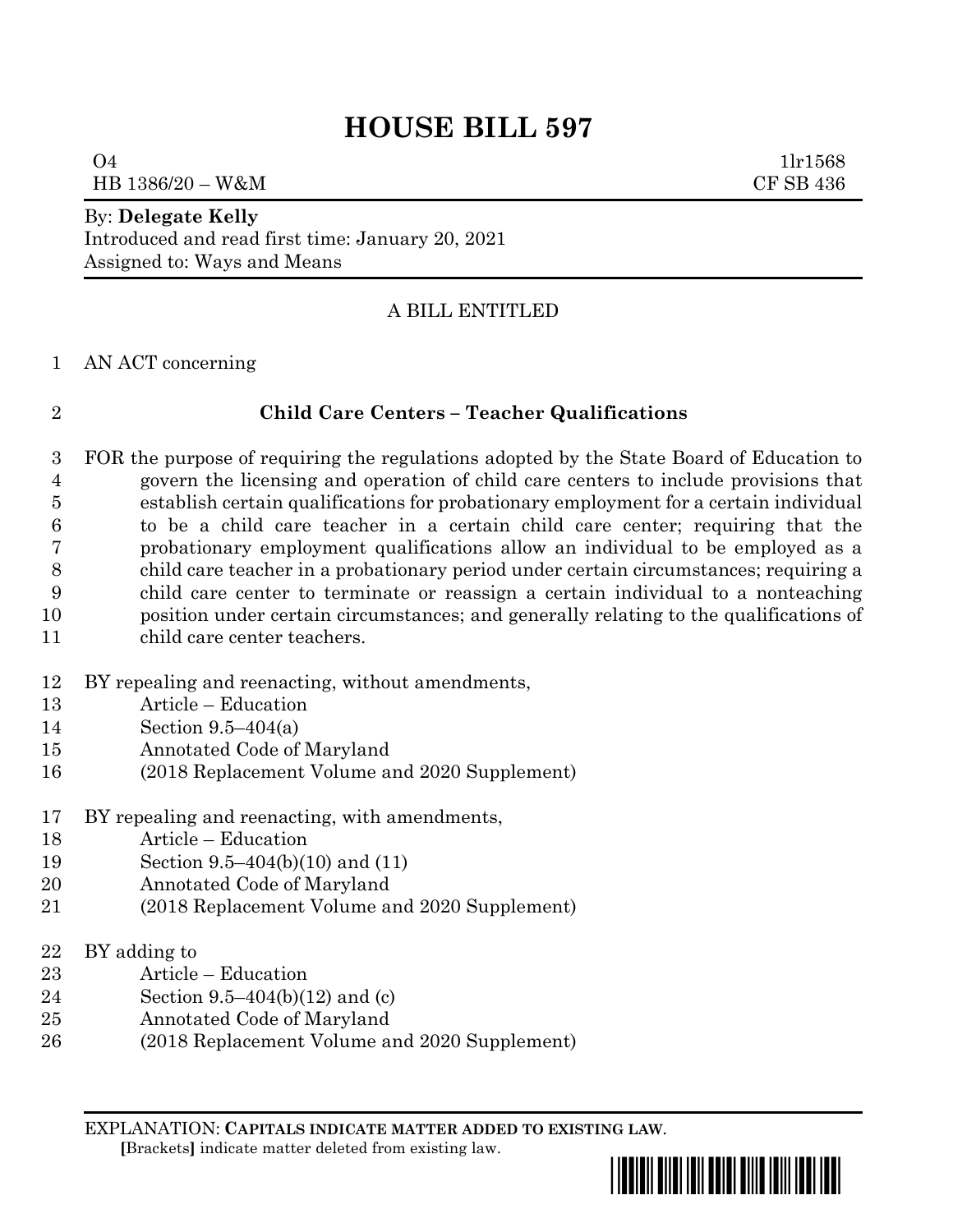| <b>HOUSE BILL 597</b> |  |  |
|-----------------------|--|--|
|-----------------------|--|--|

|                | 2           | <b>HOUSE BILL 597</b>                                                                                         |
|----------------|-------------|---------------------------------------------------------------------------------------------------------------|
|                |             | SECTION 1. BE IT ENACTED BY THE GENERAL ASSEMBLY OF MARYLAND,<br>2 That the Laws of Maryland read as follows: |
| 3              |             | <b>Article – Education</b>                                                                                    |
| $\overline{4}$ | $9.5 - 404$ |                                                                                                               |

 (a) The State Board shall adopt rules and regulations for licensing and operating child care centers.

(b) These rules and regulations shall:

 (10) (i) Require a child care center to have a written emergency preparedness plan for emergency situations that require evacuation, sheltering in place, or other protection of children, such as in the event of fire, natural disaster, or other threatening situation that may pose a health or safety hazard to the children in the child care center;

- (ii) Require the plan under item (i) of this item to include:
- 14 14 1. A designated relocation site and evacuation route;
- 2. Procedures for notifying parents or other adults responsible for the child of the relocation;
- 3. Procedures to address the needs of individual children, including children with special needs;
- 4. Procedures for the reassignment of staff duties during an emergency, as appropriate; and
- 5. Procedures for communicating with local emergency management officials or other appropriate State or local authorities; and
- 23 (iii) Require a child care center to train staff and ensure that staff are familiar with the plan; **[**and**]**
- (11) Require a child care center to have window coverings in accordance with § 5–505 of the Family Law Article**; AND**

 **(12) SUBJECT TO SUBSECTION (C) OF THIS SECTION, ESTABLISH PROBATIONARY EMPLOYMENT QUALIFICATIONS FOR AN INDIVIDUAL WHO IS APPLYING FOR THE FIRST TIME TO BE A CHILD CARE TEACHER IN A CHILD CARE CENTER IN THE STATE THAT SERVES PRESCHOOL OR SCHOOL–AGE CHILDREN WHO ARE AT LEAST 3 YEARS OLD**.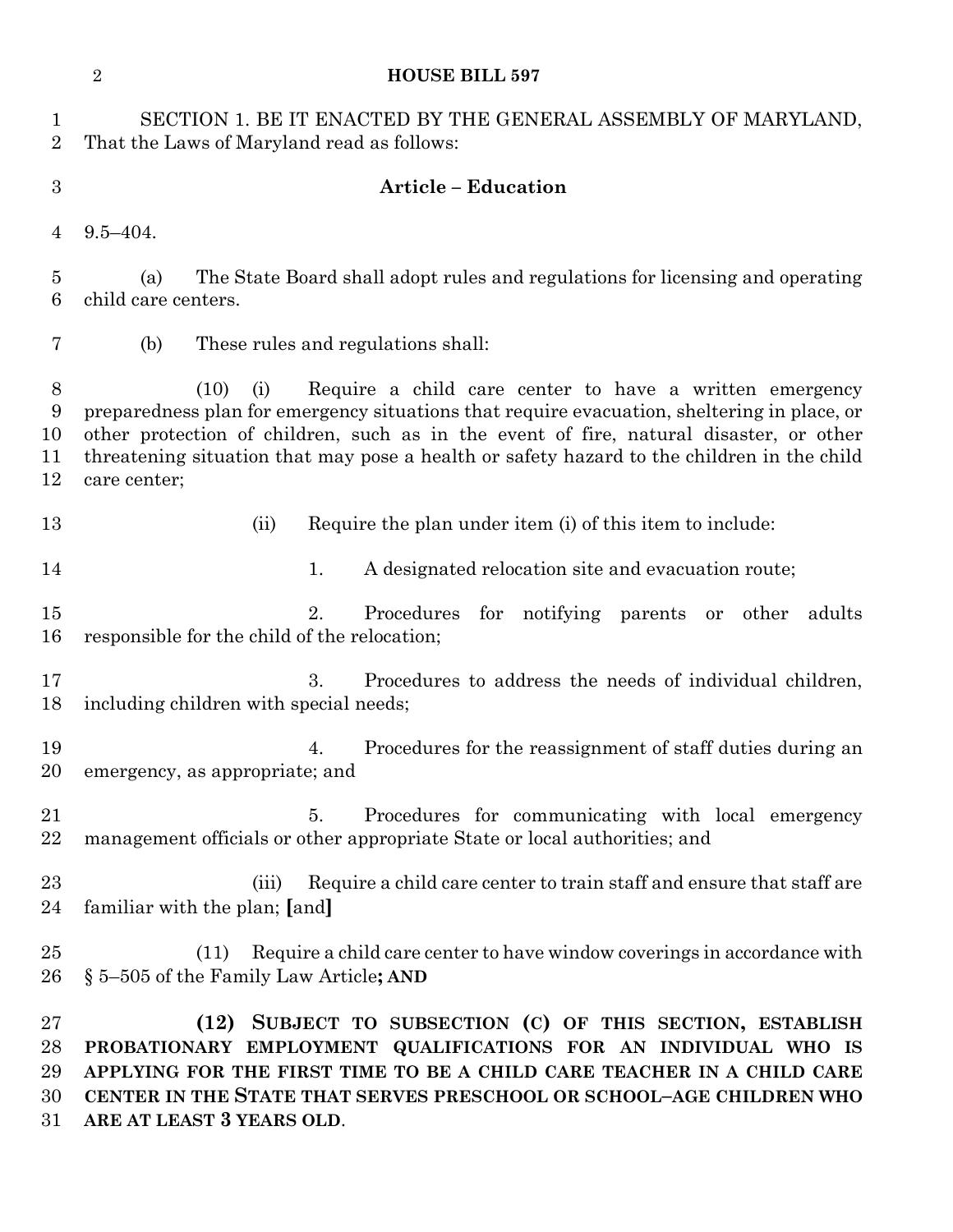| $\mathbf 1$    | (C)<br>(1)<br>THE         |                | PROBATIONARY EMPLOYMENT<br><b>QUALIFICATIONS</b>                        |  |
|----------------|---------------------------|----------------|-------------------------------------------------------------------------|--|
| $\overline{2}$ |                           |                | ESTABLISHED UNDER SUBSECTION (B)(12) OF THIS SECTION SHALL ALLOW AN     |  |
| 3              |                           |                | INDIVIDUAL TO BE EMPLOYED AS A CHILD CARE TEACHER DURING A PROBATIONARY |  |
| $\overline{4}$ | PERIOD IF THE INDIVIDUAL: |                |                                                                         |  |
| $\overline{5}$ | (I)                       | 1.             | IS ENROLLED IN APPROVED PRE-SERVICE TRAINING;                           |  |
| 6              |                           | 2.             | SUCCESSFULLY COMPLETES THE REQUIRED 90                                  |  |
| 7<br>8         | <b>HIRED; AND</b>         |                | HOURS OF THE APPROVED PRE–SERVICE TRAINING WITHIN 6 MONTHS AFTER BEING  |  |
| 9<br>10        | <b>DEGREE IN:</b>         | 3.             | HOLDS AN ASSOCIATE DEGREE OR A BACHELOR'S                               |  |
|                |                           |                |                                                                         |  |
| 11             |                           | A.             | EARLY CHILDHOOD EDUCATION;                                              |  |
| 12             |                           | <b>B.</b>      | ELEMENTARY EDUCATION;                                                   |  |
| 13             |                           | $\mathbf{C}$ . | CHILD DEVELOPMENT;                                                      |  |
| 14             |                           | D.             | HOME ECONOMICS;                                                         |  |
| 15             |                           | E.             | NURSING;                                                                |  |
| 16             |                           | F.             | <b>SOCIAL WORK;</b>                                                     |  |
| 17             |                           | G.             | <b>SPECIAL EDUCATION; OR</b>                                            |  |
| 18             |                           | H.             | A RELATED FIELD APPROVED BY THE DEPARTMENT;                             |  |
|                | 19 OR                     |                |                                                                         |  |
| 20             |                           | $(II)$ 1.      | IS ENROLLED IN APPROVED PRE-SERVICE TRAINING;                           |  |
| 21             |                           | 2.             | HAS SUCCESSFULLY COMPLETED AT LEAST 45 HOURS                            |  |
| 22             |                           |                | OF THE APPROVED PRE–SERVICE TRAINING AT THE TIME THE CHILD CARE CENTER  |  |
| 23             | HIRES THE INDIVIDUAL;     |                |                                                                         |  |
| 24             |                           | 3.             | SUCCESSFULLY COMPLETES THE REMAINING HOURS                              |  |
| 25             |                           |                | OF THE PRE-SERVICE TRAINING WITHIN 6 MONTHS AFTER BEING HIRED; AND      |  |
| 26             |                           | 4.             | HOLDS AN ASSOCIATE DEGREE OR A BACHELOR'S                               |  |
| 27             |                           |                | DEGREE IN A FIELD OTHER THAN A FIELD LISTED UNDER ITEM (I)3 OF THIS     |  |
| 28             | PARAGRAPH.                |                |                                                                         |  |
| 29             | (2)                       |                | IF, AT THE END OF THE 6-MONTH PROBATIONARY PERIOD, AN                   |  |